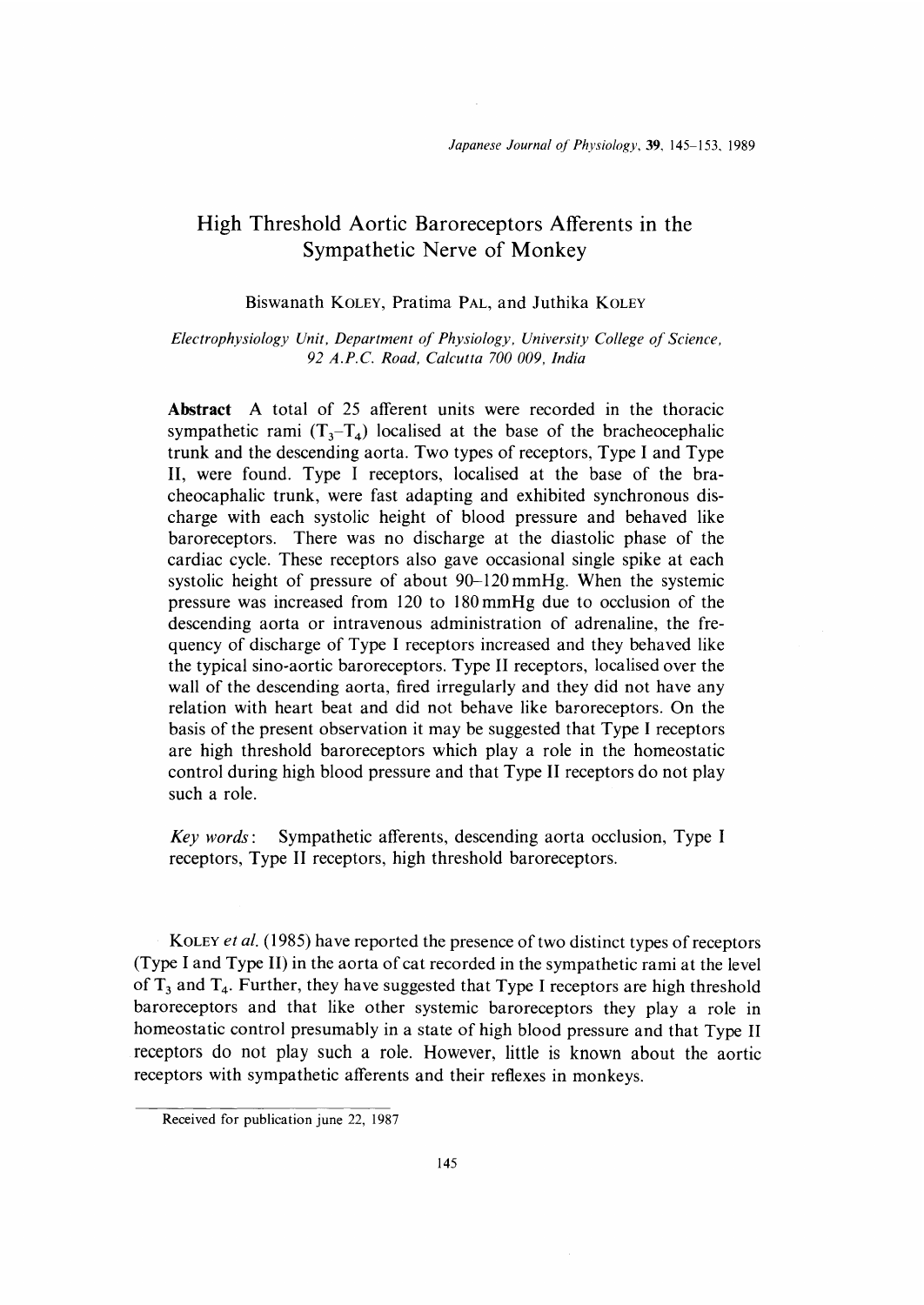In the present study an attempt has been made to investigate the sympathetic afferent nerve innervation of the aorta in monkeys. Further attempt was also made to investigate in detail the properties of the afferent sympathetic fibres with aortic receptors which are likely to be involved in homeostatic control of blood pressure in a state of high blood pressure.

#### METHODS

 Investigations were carried out on 15 adult monkeys (3-4 kg body weight) of either sex anaesthetised with sodium pentobarbitone (Nembutal, Abbott Laboratories, India) using an initial intraperitoneal dose of 35-40 mg/kg body weight and maintaining anaesthesia with intravenous doses of  $10 \,\text{mg/kg}$  as and when required. The trachea, femoral vein, and femoral artery were routinely cannulated. Blood pressure was recorded through a pressure transducer (Type 4- 327-0129, Bell & Howell, CBC Division, U.S.A.) from the femoral artery. The chest was opened by removing the upper seven ribs on the left side of the chest, and the animal was kept under artificial respiration with Starling Ideal Respiratory Pump (INCO, Ambala, India). Glucose  $(5\%)$  in saline was administered by drip into the femoral vein to maintain the normal body fluid. The body temperature was also monitored by recording rectal temperature which was maintained at 37-38°C by a heating blanket.

 The membranous covering of the inner body wall around the region of the stellate ganglion and 1st to 5th sympathetic rami was separated out carefully and extended medially without causing any rupture so that the liquid paraffin pool for nerve dissection could be prepared. The left stellate ganglion and its branches were exposed carefully. Suitable lengths of the thoracic sympathetic rami were separated from the surrounding connective tissue under a stereoscopic dissecting microscope (Vickers Instruments, England).

 The nerve was placed on a black ebonite dissecting plate and kept immersed in a warm paraffin pool. A small length of afferent thoracic rami at the level  $T_2$  to  $T_4$ was desheathed and split into fine filaments under a stereoscopic dissecting microscope. A fine filament of the peripheral cut end was placed on a pair of silversilver chloride recording electrodes for studying single unit activity. The single unit activity was displayed on a dual-beam oscilloscope (5112, Tektronix Inc., Beaverton, U.S.A.) after amplification through a differential preamplifier (AM 502, Tektronix Inc.). Parallel connection was made to an audioamplifier for monitoring the sound and to a therminonic 4 FM tape recorder (Racal-Thermionic Ltd., Southampton, England) for recording the activity when necessary and played back to a storage oscilloscope (5113, Tektronix Inc.) for further analysis and photography. After obtaining the single unit activity, localisation of the receptor site was made precisely with a fine round tipped glass probe in the beating heart. The conduction velocity of these fibres was measured by peripheral stimulation technique (IGGO, 1958). The receptor site was stimulated by a square wave monophasic

Japanese Journal of Physiology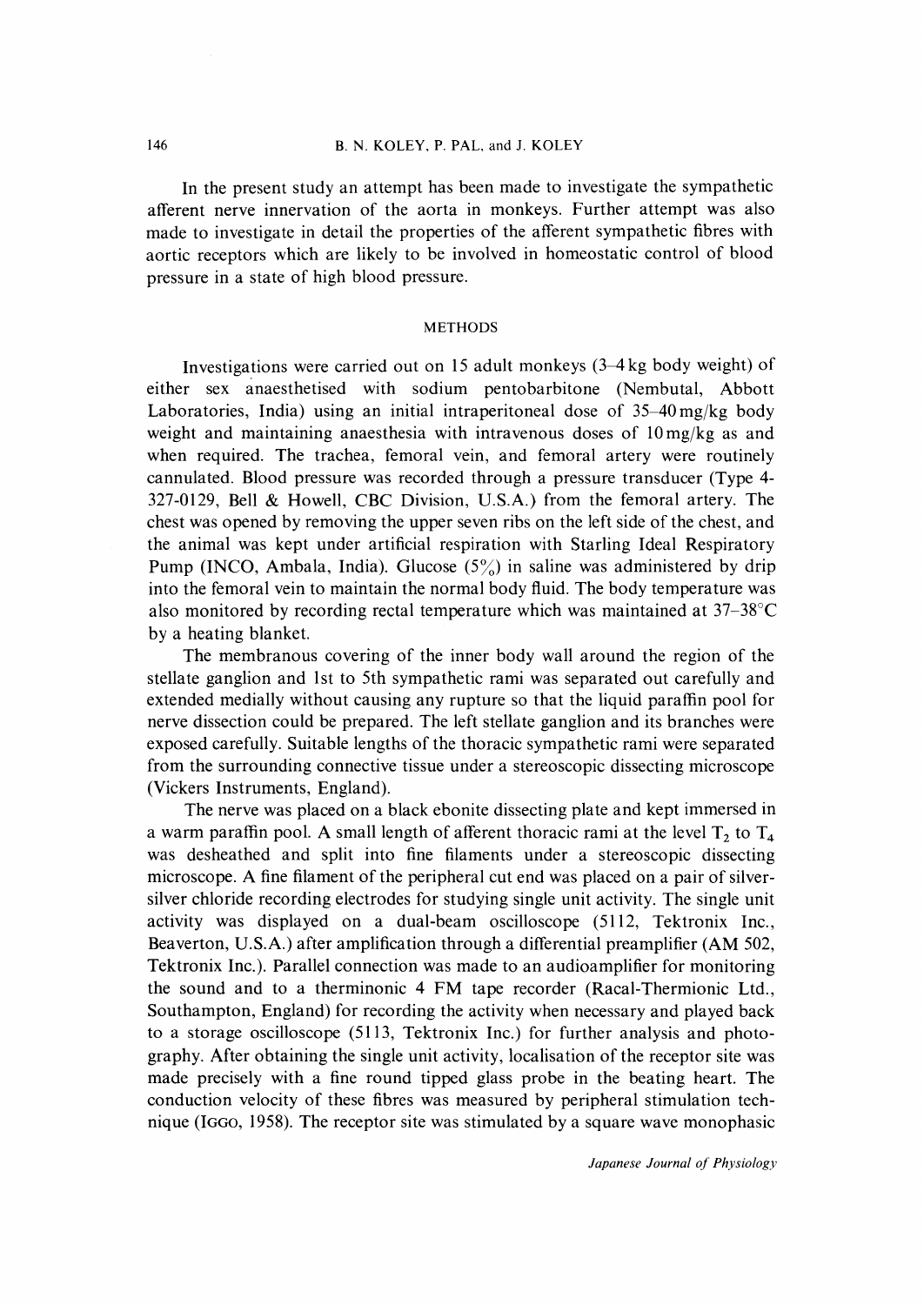pulse (7 to 10 V, 1 ms, 0.2-1 Hz) delivered from a stimulator (Grass S48, Grass Instrument Co., Quincy, U.S.A.) via an isolation unit (SIU5). To study the reactivities of the aortic receptors in hypertensive condition, the descending aorta was occluded. Occlusion of the descending aorta was done by putting a fine snare around the aorta and occluding it whenever necessary. Care was taken to see that the snare was very light and did not cause any mechanical irritation. Hypertensive agents like adrenaline were injected intravenously.

 The aortic receptors were differentiated into Type I and Type II receptors according to the criteria followed by KOLEY *et al.* (1985). To confirm the observation, statistical analysis with the Student's t-test was performed for synchronous or asynchronous discharges with the systolic height of pressure.

Drugs used. PGE<sub>2</sub> and PGF<sub>2a</sub> (Upjohn Co., U.S.A.), Angiotensin II, succinylcholine (Sigma), P.D.G. (Aldrich Co.), adrenaline (Burroughs Welcome, India).

#### RESULTS

### a) Aortic receptors of monkey

 In total, 25 single unit activities were recorded from the thoracic sympathetic rami  $T_3$  and  $T_4$  of the monkeys. Out of these 25 units, 17 units were synchronous with heart beat and responded with the systolic height of blood pressure. The remaining 8 units were irregular and asynchronous with both heart beat and systolic height of pressure. The receptors that synchronise with heart beat and fire at systolic height of pressure have been designated as Type I and those which are asynchronous have been designated as Type II receptors by KOLEY *et al.* (1985). Accordingly, the 17 units (those which were synchronous) and the 8 units (those which were asynchronous with heart beat) were grouped as Type I and Type II receptors, respectively. Out of the 17 units, 11 units were nonspontaneous and the



Fig. 1. The average number of discharges ( $\pm$  S.E.) synchronous and asynchronous with the systolic height of pressure during 10 cardiac cycles for Type I ( $p < 0.001$ ) and Type II ( $p < 0.001$ ) receptors, respectively.

Vol. 39, No. 1, 1989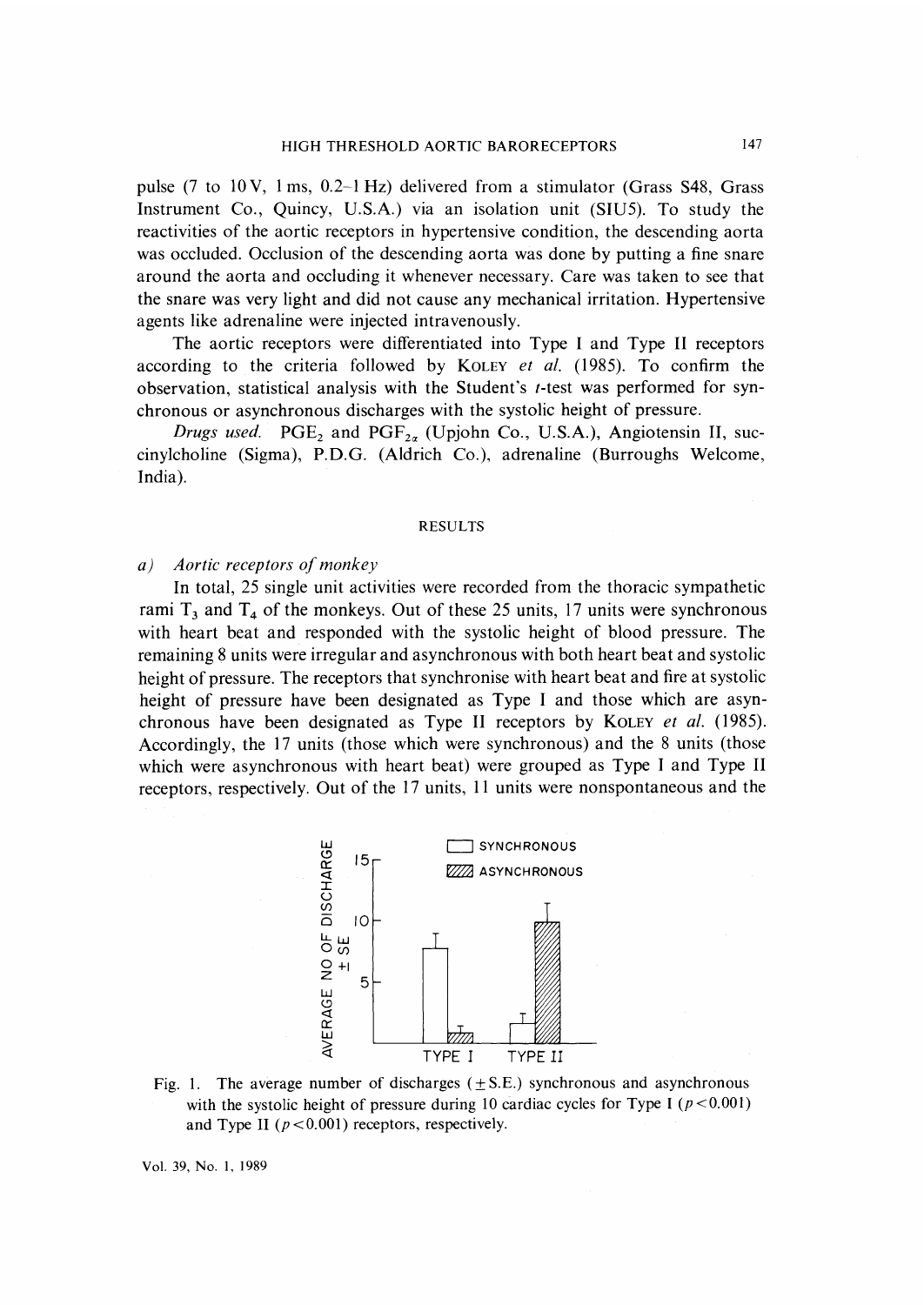

Fig. 2. The right panel is a schematic diagram showing the distribution of sympathetic aortic recptors of monkey over the aortic arch around the base of the bracheocephalic artery and descending aorta. Open circles indicate spontaneous and closed circles indicate nonspontaneous receptor sites. The receptors localised at the base of the bracheocephalic artery are of Type I and those over the descending aorta are Type II receptors. The left panel shows the spontaneous (A) discharge pattern of one typical Type I aortic receptor in monkey and its reactivity to mechanical probing (B). L. V., left ventricle.

rest were spontaneous (Fig. 2). Among the 8 units, 4 units were spontaneous and the rest were nonspontaneous (Fig. 2). Differentiation of Type I and Type II receptors was confirmed by performing the Student's *t*-test with the number of synchronous and asynchronous discharges to the height of systolic pressure during 10 cardiac cycles. It was observed that the number of synchronous and asynchronous discharges for Type I and Type II receptors, respectively, were significantly  $(p < 0.001)$  high (Fig. 1).

 Type I receptors in monkeys were located at the base of the bracheocephalic trunk and behaved like other systemic baroreceptors (HEYMANS and NEIL, 1958) with the exception that these receptors were of high thereshold type. At the resting systolic pressure head below 90 mmHg, these Type I receptors failed to give any discharge but when the systolic pressure went beyond 90 mmHg, then unit activity started to appear. The average resting discharge rate of these units at a pressure head of 90-120 mmHg was 1-3 impulses/s. On mechanical probing, this discharge rate increased to 12-20 inpulses/s (Fig. 2). Frequency of discharge was increased with the rise of systolic pressure following occlusion of the descending aorta (Fig. 3) or

Japanese Journal of Physiology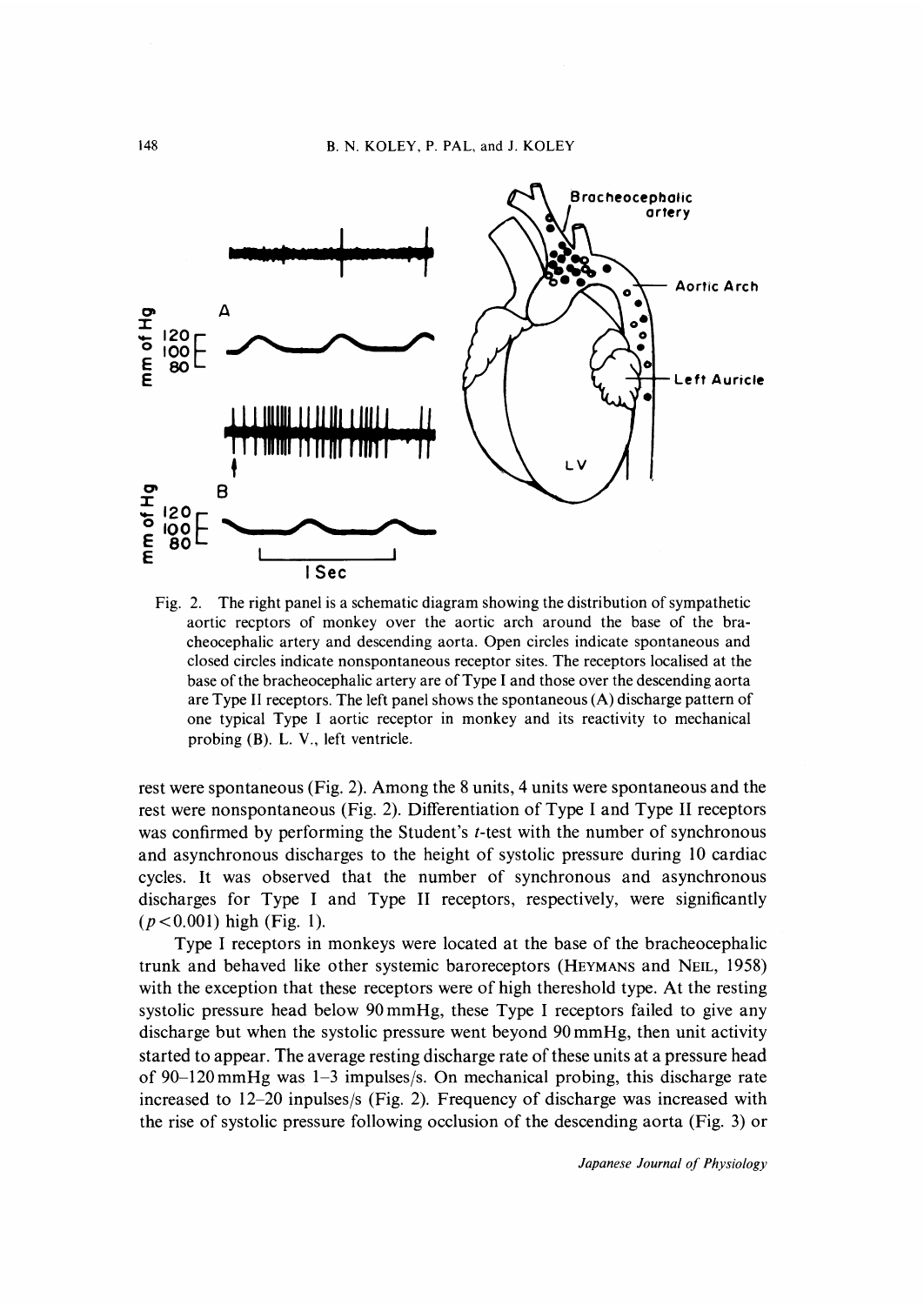

Fig. 3. The discharge pattern of one Type I aortic receptor to occlusion of the descending aorta in monkey. Upper panel shows the normal resting discharge pattern of one single unit and lower panel shows the increased frequency of discharge of the same single unit during occlusion. Within the panel, upper tracing shows the single unit discharge and lower tracing shows the arterial blood pressure.

intravenous administration of adrenaline at a dose of  $10-15 \mu g/kg$  (Fig. 4). Threshold blood pressure for stimulating these Type I receptors range from 90 to 120 mmHg. The number of observations against threshold blood pressure is presented in Fig. 5. It is apparent from Fig. 5 that the majority (12 out of 17) of the receptors had threshold pressure in between 96-114 mmHg. The threshold pressure for activating the receptors was determined by noting the pressure at which the unit just started to discharge and disappeared with a slight drop of this pressure level. From the graphical representation (Fig. 6), it is apparent that single spike discharge rate of aortic receptors increased gradually with increase of blood pressure. After the administration of adrenaline  $(10-15 \mu g/kg)$  intravenously, systolic pressure increased from 120 to 180 mmHg and discharge rate increased from  $1.2 + 0.2$  to  $4.2 + 0.19$  impulses/beat (Fig. 6). These receptors showed the typical rapidly adapting dynamic behaviour of the baroreceptors. There was no discharge at diastolic phase of the cardiac cycle even when the diastolic pressure was much higher than the threshold pressure. The conduction velocity of these sympathetic afferents was found to be in the range of  $3.15$  to  $9.84 \text{ m/s}$ . The present study indicates that the impulse traffic from aortic baroreceptors is also carried through the thoracic sympathetic afferents  $(T_3$  and  $T_4$ ). These Type I receptors are effective only at high pressure level and may be described as high threshold baroreceptors.

Type II receptors, described earlier, are distributed over the wall of the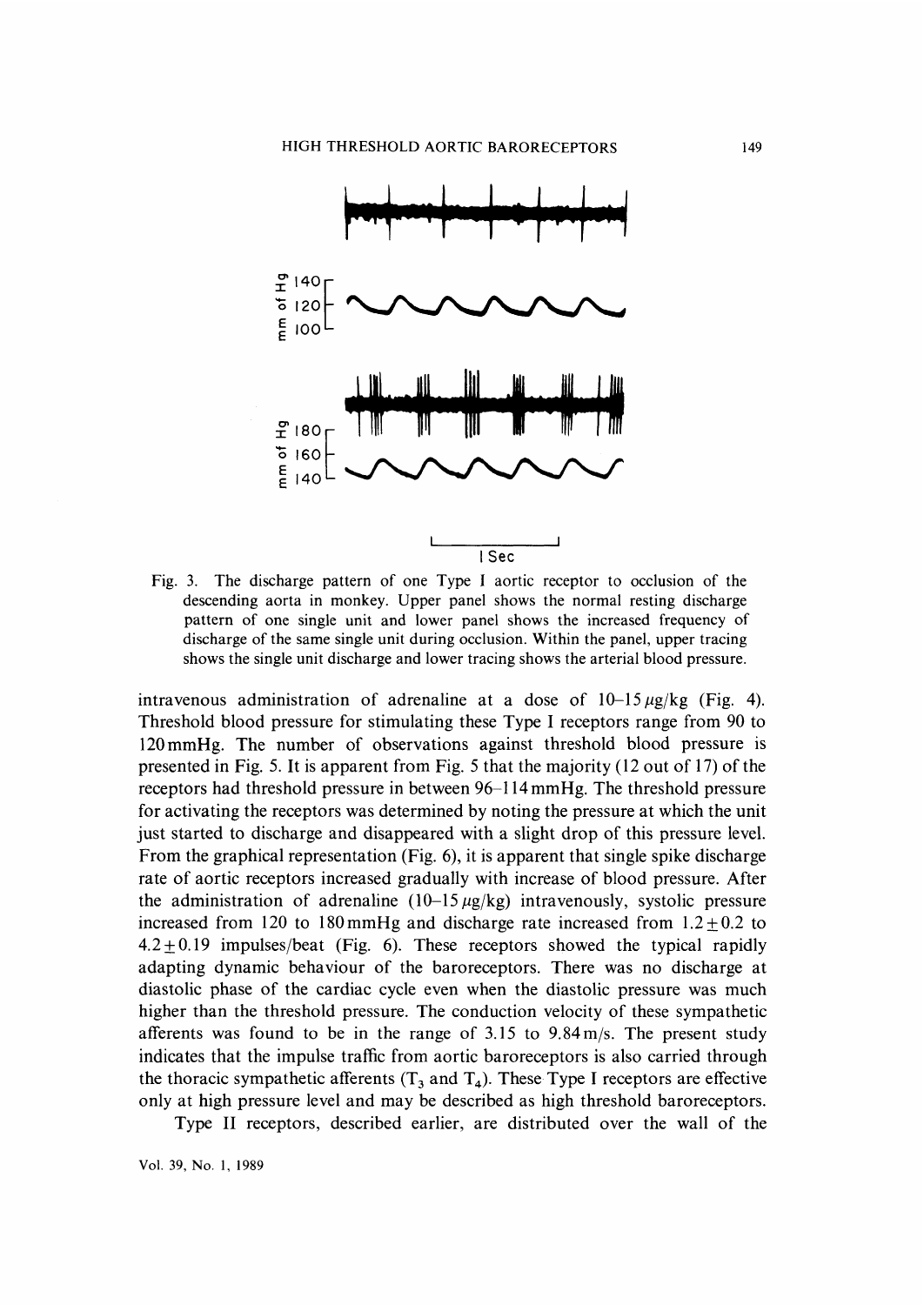

Fig. 4. Typical sympathetic baroreceptor discharge pattern to gradual rise of systemic pressure induced by infusing adrenaline  $(10 \mu g/kg$  i.v.). Upper panel (left side) shows the normal resting discharge of one single unit with pressure peak and lower panels (left and right side) show the increased frequency of discharge during the rise of pressure after adrenaline infusion. Within the panels, upper tracing shows the single unit discharge and lower tracing shows the arterial pressure. Right upper insertion shows the aortic arch along with the nerves. V, vagus; CSN, cardiac sympathetic nerve; SG, stellate ganglion; CN, cardiac nerve; ICN, inferior cardiac nerve.



Fig. 5. Histogram showing the number of observations against threshold pressure (at which the spikes start to appear) for 17 single units of Type I receptors.

Japanese Journal of Physiology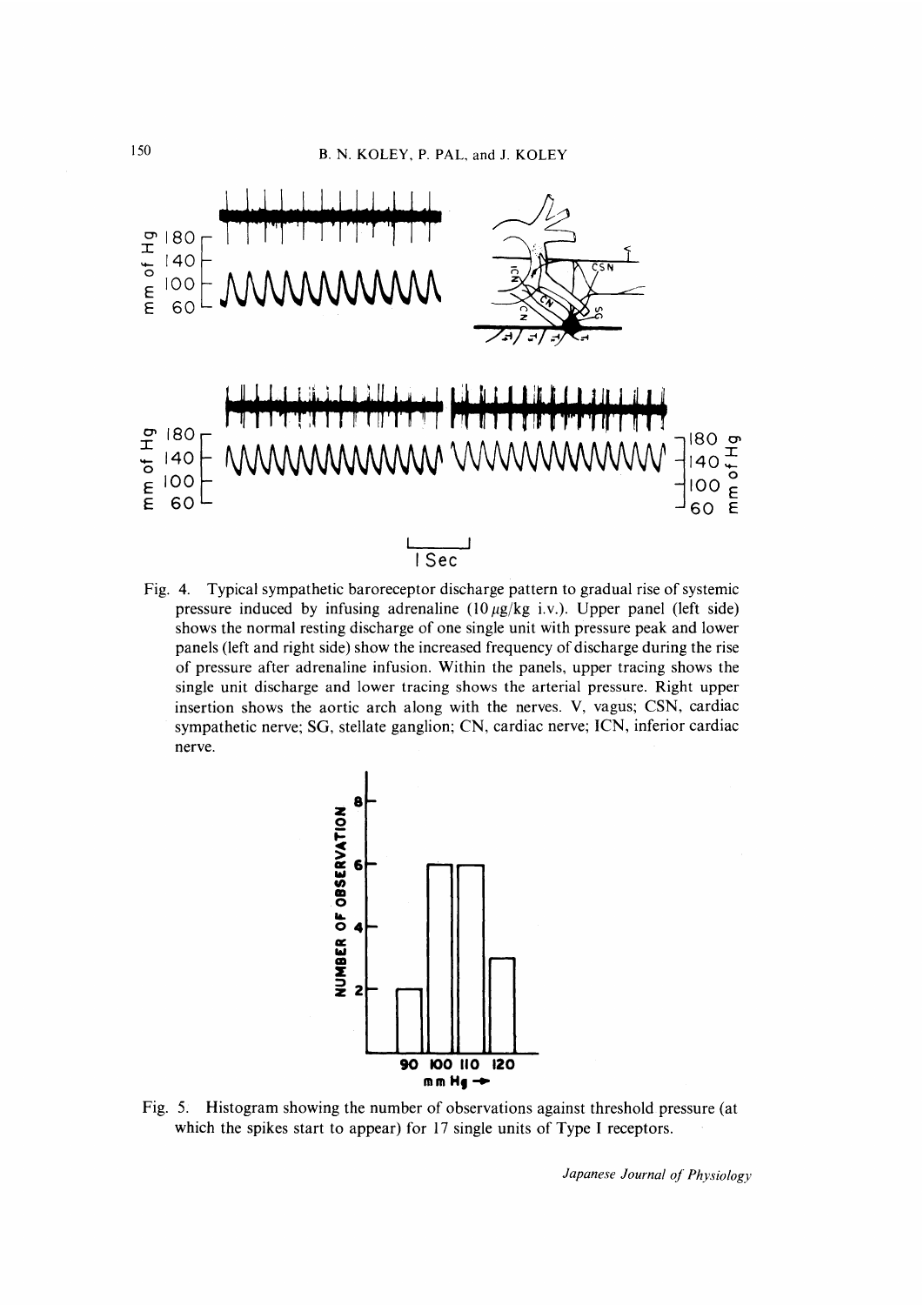## ERRATA

 In the article entitled "High threshold aortic baroreceptors aferents in the sympathetic nerve of monkey" by Biswanath Koley, Pratima Pal, and Juthika Koley in Vol. 39, No. 1, 1989, p. 151: Fig. 6 should be read as follows:

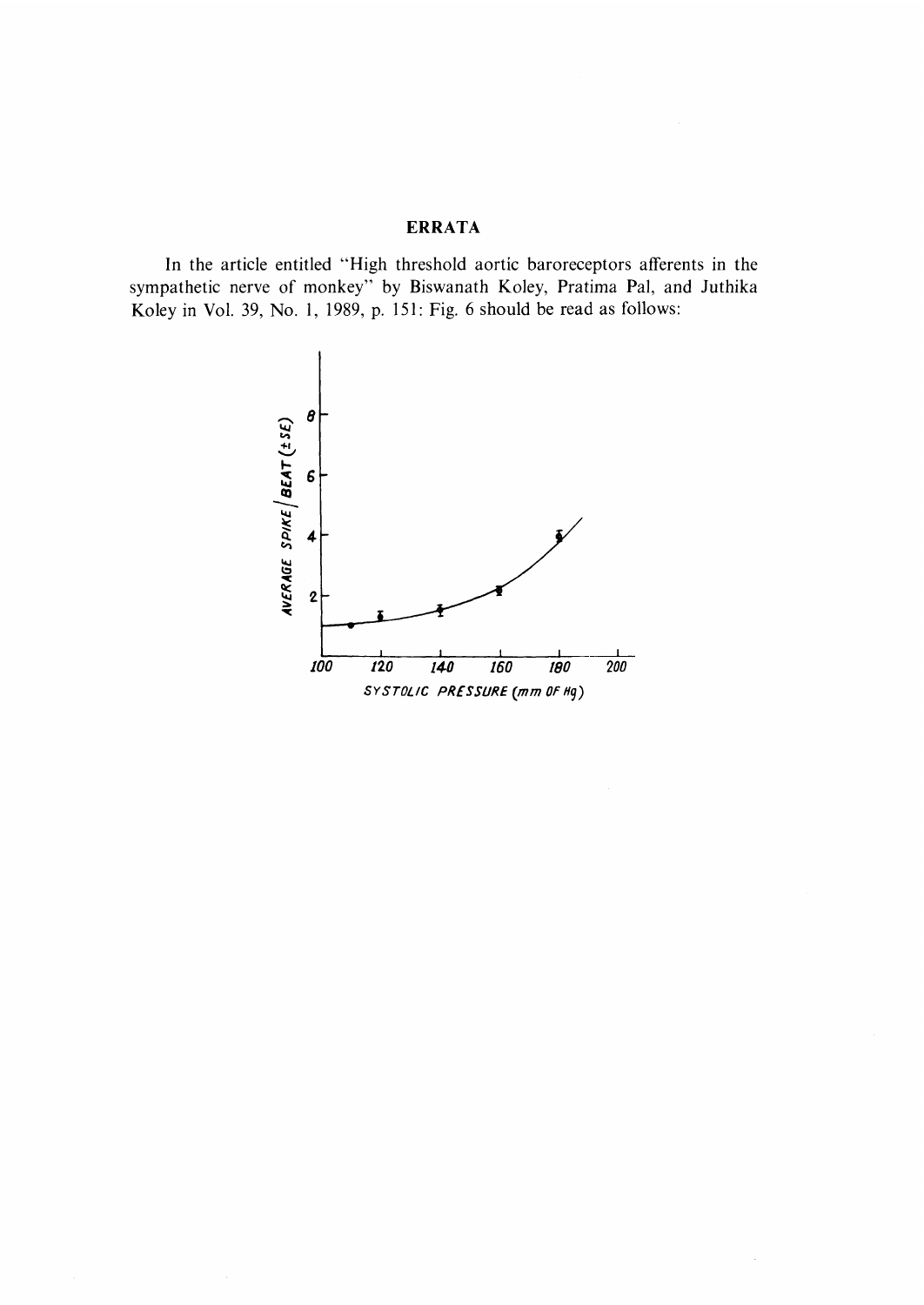

Fig. 6. Average  $(\pm S.E.)$  discharge pattern of ten Type I aortic receptors in monkey against systolic height of blood pressure induced by adrenaline infusion.



Fig. 7. Response pattern of one spontaneous Type II receptor of monkey to increased aortic pressure. Upper panel shows the spontaneous discharge pattern of Type II receptor, which is asynchronous to heart beat. Lower panel shows the discharge pattern of the same receptor to increased aortic pressure induced by occlusion of the descending aorta. Within the panels, the upper tracing shows the unit discharge and lower tracing shows the arterial pressure.

Vol. 39, No. 1, 1989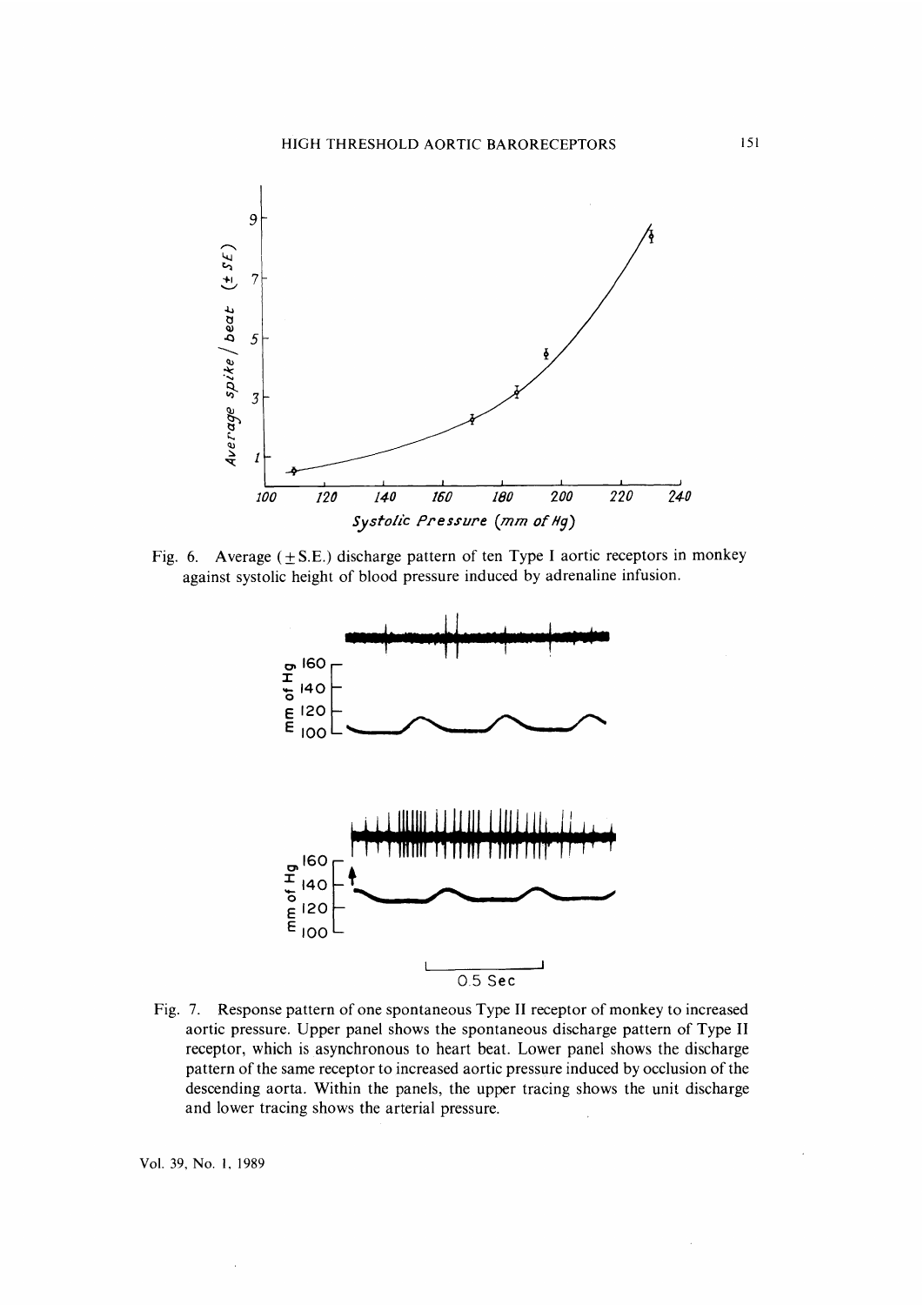descending aorta (Fig. 2). These receptors fired irregularly and were mostly asynchronous with the heart beat. When the pressure was raised there was a continuous discharge and unlike Type I receptors described earlier, these Type II receptors did not have interruption during the diastolic phase (Fig. 7). They were excitable with mechanical probing, occlusion of the descending aorta, or increased pressure with adrenaline (10–15  $\mu$ g/kg) infusion. These receptors did not behave like baroreceptors. The conduction velocity of these afferents was in the range of 1.32 to 2.5 m/s.

### DISCUSSION

 In the present investigation, it has been possible to show similar types of sympathetic endings in the aorta of monkey, as in the case of cats (KOLEY et al., 1985). Type I receptors localised at the base of the bracheocephalic trunk gave a spike discharge at each systolic height of pressure at about 90 to 120 mmHg. However, sometimes they failed to appear even at such systolic pressure. When the systemic pressure was increased up to 180 mmHg by occluding the descending aorta or by infusing adrenaline solution intravenously, the frequency of discharge of Type I receptors increased up to 4 spikes/cardiac cycle and they behaved exactly like typical sino-aortic baroreceptors (HEYMANS and NEIL, 1958) except for the difference in threshold pressure which was very high (Fig. 5). In the present study, like sino-aortic baroreceptors with sinus and aortic afferent nerves, Type I receptors exhibit a direct relationship between discharge rate and pressure (Fig. 6). Unlike aortic or sinus baroreceptors, these Type I receptors fire only once or sometimes not even once per cardiac cycle at systolic pressure of 90 to 120 mmHg. In normal physiological conditions these receptors are normally not so active. But in high blood pressure condition, these aortic Type I baroreceptors with sympathetic afferents presumably take part in combating the increase of pressure. Thus it may be assumed that the sensation of peripheral haemodynamic information is transmitted through Type I aortic receptors with sympathetic afferents to the spinal cord and supraspinal centre for the maintenance of blood pressure homeostasis even in case of failure of normal activity of the sino-aortic baroreceptors.

 There were other sympathetic endings, i.e. Type II receptors, which were distributed mainly over the wall of the descending aorta. These receptors showed irregular discharge and were excited with mechanical probing as well as during occlusion of the descending aorta or infusion of adrenaline intravenously. They did not behave like baroreceptors and therefore they seemed to have no role in blood pressure homeostasis.

 The same characteristics of Type I and Type II endings have also been demonstrated in cats (KOLEY et al., 1985). While we have found that the threshold pressure in the case of monkey was 90 to 120 mmHg, the same for the cat as observed by KOLEY et al. (1985) was 70 to 110 mmHg. It is apparent that the threshold pressure for the baroreceptor endings with sinus or vago-aortic afferents